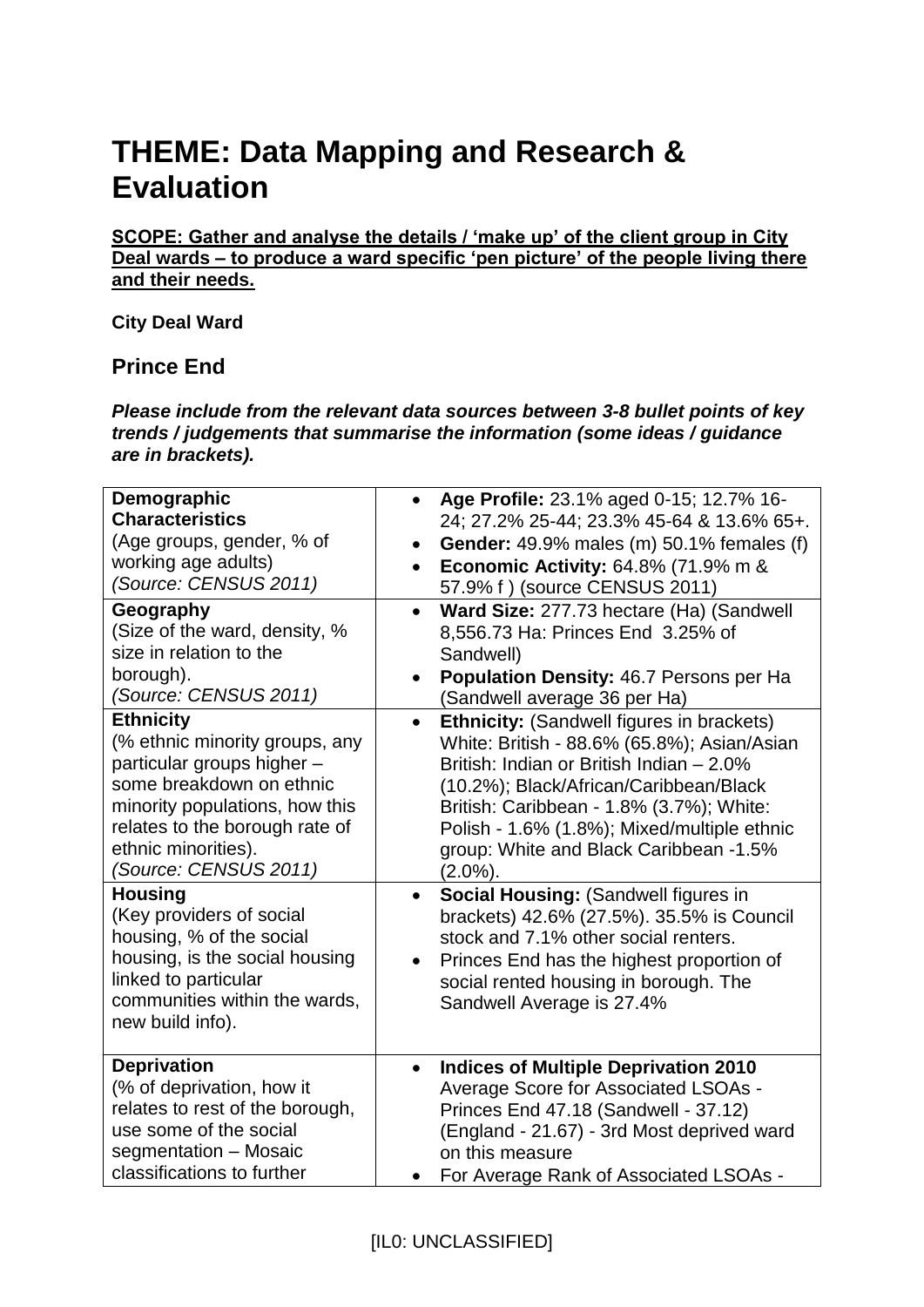| identify trends).                                                                                                                                                                                                                                                                                              | Princes End 4857.6 (Sandwell - 7067.8)<br>(England - 16241.5) 9th most deprived ward<br>on this measure.                                                                                                                                                                                                                                                                                                                                                                                            |
|----------------------------------------------------------------------------------------------------------------------------------------------------------------------------------------------------------------------------------------------------------------------------------------------------------------|-----------------------------------------------------------------------------------------------------------------------------------------------------------------------------------------------------------------------------------------------------------------------------------------------------------------------------------------------------------------------------------------------------------------------------------------------------------------------------------------------------|
| <b>Economy and Employment</b><br>(% of employed, sectors<br>employed in, breakdown of<br>male / female employment,<br>whether the work is full or part<br>time).<br>(Source: CENSUS 2011)                                                                                                                      | Sectors Employed: Wholesale & retail<br>$\bullet$<br>trade; repair of motor vehicles & motor<br>cycles: 21.5% (20.5% m & 22.8% f);<br>Manufacturing 19.8% (28.6% m & 9.6% f);<br>Human health and social work activities<br>11.5% (3.2% m & 21.0% f); Construction<br>8.4% (13.3% m & 2.7%f); & Education 6.5%<br>$(2.1\% \text{ m } 8.11.7\% \text{ f})$<br>Full / Part-time Status: 71.6% Full-time<br>(87.7% m & 53.1% f) & 28.4% Part-time<br>$(12.3\% \text{ m} \text{ \& } 46.9\% \text{ f})$ |
| <b>Unemployment and benefits</b><br>(% of working age claiming<br>JSA, % claiming other out of<br>work benefits, comparison<br>against the borough figures, %<br>of young people (18-24),<br>information on length of<br>unemployment - less than<br>12months, 12months, 3+<br>years).<br>(Source: NOMIS 2014) | <b>JSA Claimants: (Sandwell in brackets)</b><br>$\bullet$<br>8.0% (4.8%)<br><b>JSA Claimants 18-24: 27.6% (25.0%)</b><br>$\bullet$<br>JSA Claimants up to 6mths: 39.3%<br>$\bullet$<br>(44.4%)<br><b>JSA Claimants 6-12mths: 19.7% (17.3%)</b><br>$\bullet$<br><b>JSA Claimants 1 year +: 41.0% (38.2%)</b><br><b>Key out of work benefits: 22.4% (15.7%)</b>                                                                                                                                       |
| <b>Community Perceptions</b><br>Any information on satisfaction<br>of the community / wards, any<br>information on the priorities<br>(what do people think needs<br>improving in their areas).<br>(Source: Sandwell Report<br>2012/13)                                                                         | Priority Actions: Feedback from the panel<br>$\bullet$<br>workshop and at community level identified<br>the following three priorities for Princes End:<br>Addressing worklessness amongst<br>18-24<br>year olds;<br>Addressing the high proportion of residents<br>with low qualifications who are unemployed;<br>and<br>Addressing the high proportion of residents<br>$\bullet$<br>on health related benefits (source                                                                            |
| <b>Education and Skills</b><br>(GCSE levels and comparison<br>with the rest of the borough, %<br>with no qualifications, % with<br>qualification up to level 2,<br>degree or above).<br>(Source: CENSUS 2011)                                                                                                  | No qualifications: (Sandwell in brackets)<br>$\bullet$<br>41.2% (35.2%)<br>1-4 GCSEs: 29.7% (29.9%)<br>5+ GCSEs: 15.8% (20.2%)<br>$\bullet$<br>Level 2: 19.0% (16.7%)<br><b>Degree:</b> 3.9% (8.7%)                                                                                                                                                                                                                                                                                                 |
| <b>Crime</b><br>(Information on crime rates,<br>and types of crime, information<br>on anti-social behaviour).<br>(Source: www.Police.uk)<br><b>Health and Well being</b>                                                                                                                                       | Crime: Anti-social behaviour 31.5%;<br>$\bullet$<br>Burglary 10.1%; Criminal damage and arson<br>14.2%; Violence and sexual offences 14.9%.<br>Vehicle crime 13.5%; Drugs 3.9%; Public<br>order 1.8%; Shoplifting 1.6%; Robbery 1.4%.<br>Life Expectancy: (Sandwell figures in<br>$\bullet$                                                                                                                                                                                                         |